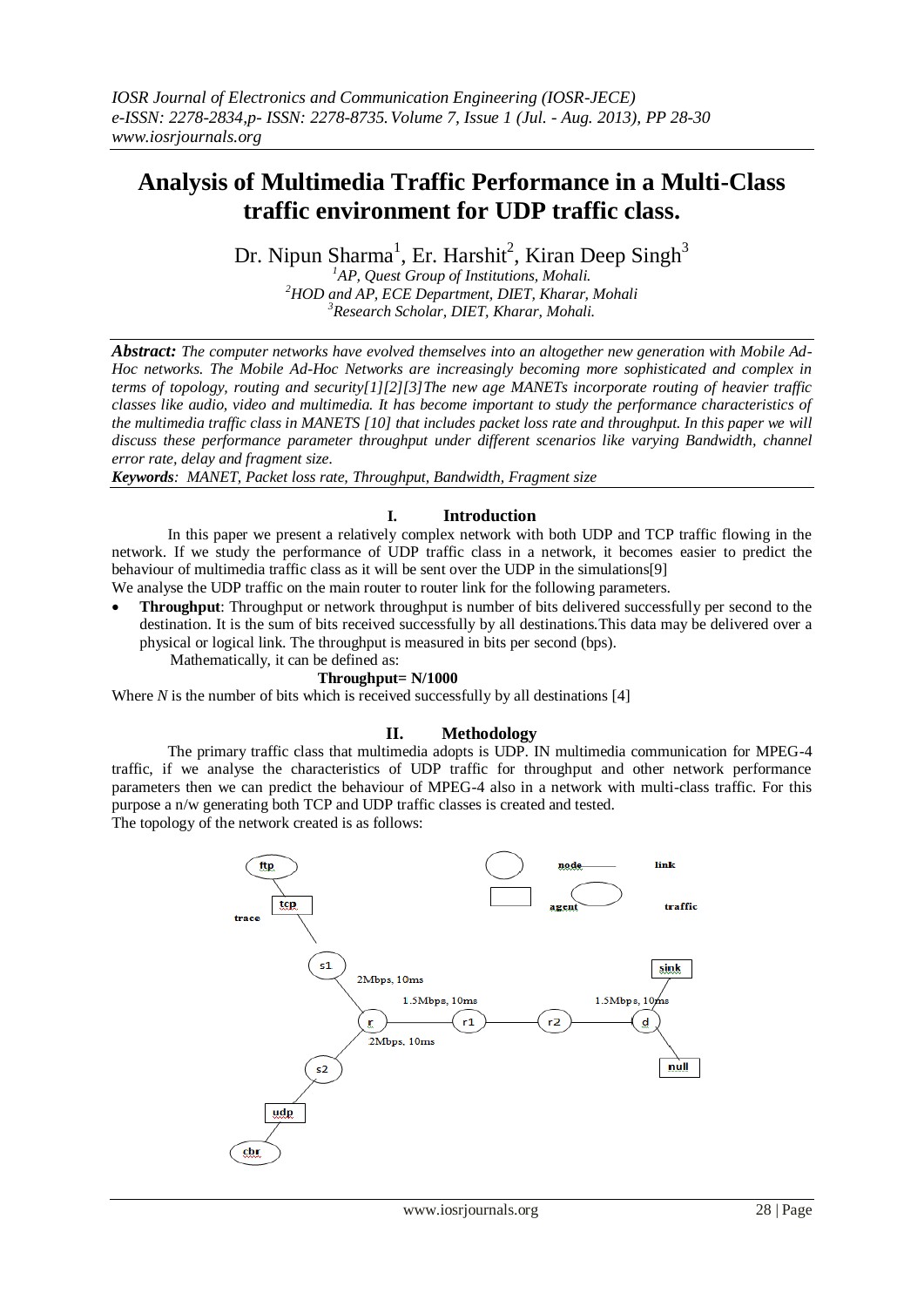The network has 2 source nodes (S1 and S2), one generating TCP traffic and the other generating UDP traffic to be transferred at the destination node (d) [7][8] The network parameters are changed on the link (r1-r2) as shown in the figure.

The following parameters are changed in the network. In first case, the **bandwidth** of the main router to router link (r1-r2) is changed keeping the other network parameters unchanged. In the second scenario the **delay** of the main router to router link (r1-r2) is changed keeping the other network parameters unchanged. In the third scenario the **error rate** of the main link is changed and in the fourth scenario the **packet size** is changed.

The result that we present is the effect of fragment size on THROUGHPUT. We have kept the delay to be constant and analysed with varying bandwidths and error rate.

**We observed the throughput for different fragment sizes at 10 ms, 50ms and 100ms delay**



**Fig 1:Analysis of Throughput at various fragment sizes for varying delays and Bandwidths for 10 ms Delay**



**Fig 2:Analysis of Throughput at various fragment sizes for varying delays and Bandwidths for 50 ms Delay**